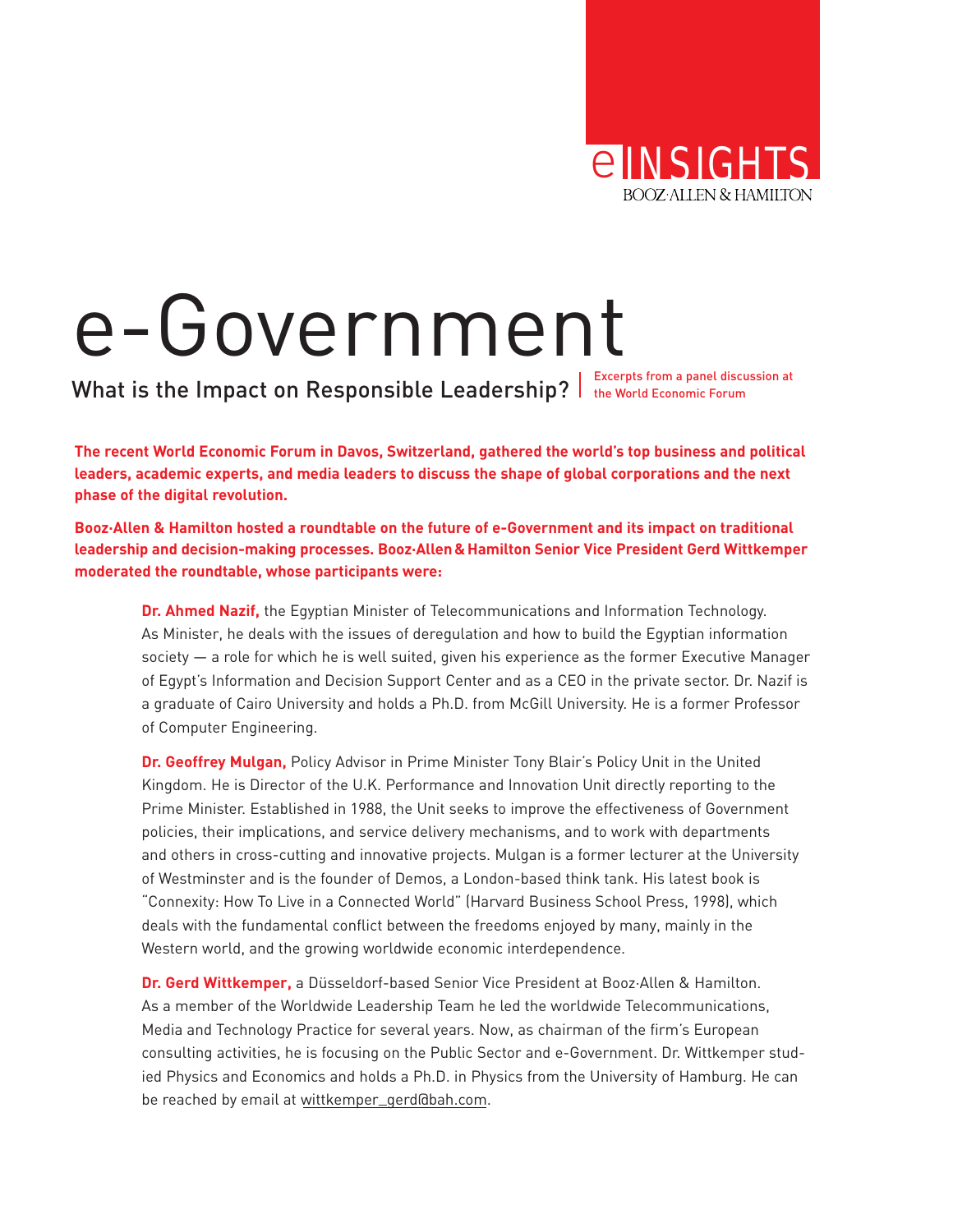## The Overview:

**Wittkemper:** e-Government fits nicely into this year's World Economic Forum motto — "Bridgebuilding with Technology." It's a complex issue, so it becomes imperative to discuss what's really happening, where we stand, and the impact of e-Government on government leaders and society.

First, some background and data on e-Government: After the Internet grew to prominence and the industry created actions in the categories of B2B and B2C, governments started moving toward e-Government, which can be grouped into three classes:

- Government-to-Government, or G2G, is the nucleus and the heart of e-Government. It deals with a range of issues, from how citizens connect with the government to how to improve the process within the government, thereby reducing cost, increasing productivity, and creating new services, possibly even getting a driver's license online.
- Government-to-Citizens, or G2C, deals with a government's interaction with its people. This includes issues centered around democracy and the prospect of voting online.
- Government-to-Business, or G2B, deals with deregulation, and how to empower industry to work cooperatively with government, even creating joint activities such as public private partnerships.

All of the above are global trends. But one of the things to keep in mind with these initiatives is the country-specific aspect of each. The industry in every country has a different history of development, a different government, different legal system, and a different attitude to unions and other constituencies.

So what's to gain from a government embracing e-space? The first and most apparent advantage is to reap the benefits of the Internet — to introduce new services and reduce the cost of those services. Along those same lines, governments need to work to bridge the digital divide, which Geoff Mulgan is working toward so admirably in the U.K. Government must also work to find the right pace, which, in itself, can be a challenging task, since you can't make transformations without the mechanisms to do so.

We're only now starting to realize that the savings through e-Government can be substantial. The last Clinton/Gore report speaks of savings from e-Government to be \$600 billion over several years, until 2002. A smaller example is in Germany, where, if we introduced e-procurement from the government side, the savings could reach \$20 billion.

Implementing such substantial change takes time. It can't be done in a single year. But the benefits are demonstrable and becoming more so all the time. e-Government means governments invest in themselves — and encourage industry to do the same. In the U.S., for instance, \$2.5 billion a year is being invested in efforts to connect universities and libraries. And in Japan, Prime Minister Mori said recently he wants to invest \$15 billion in infrastructure in order to transform the society.

So the benefits are clearly evident. Getting there however is a challenge. To help chart a successful path toward e-Government are our two distinguished panelists. Gentlemen?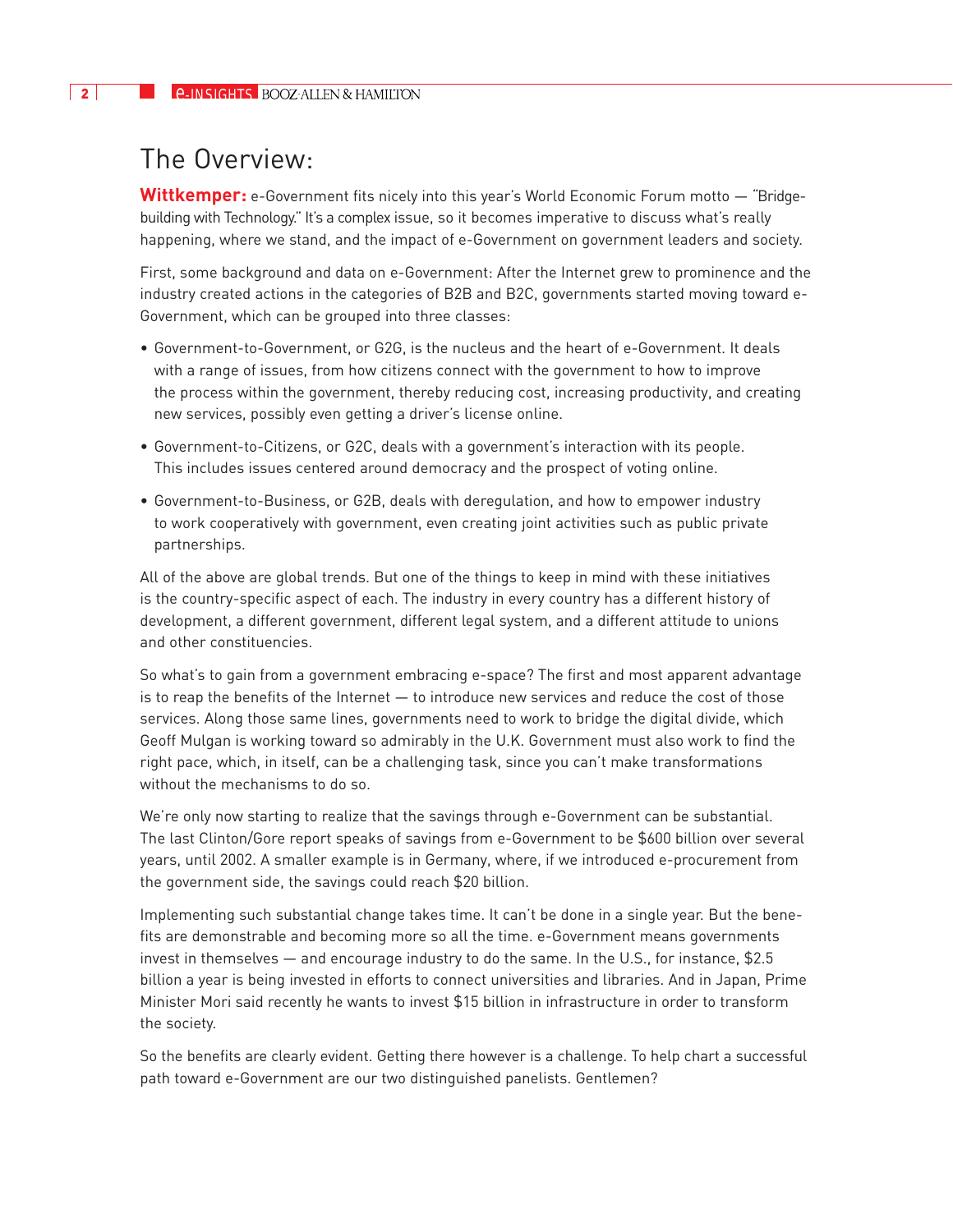**Nazif:** No question that adopting e-Government is a challenge — particularly in a developing nation such as Egypt.

I would hold Egypt up as the model of a developing country at the leading edge of e-Government initiatives, putting Egypt on the cusp of bridging the digital divide. But the thing we have to remember is that there are many countries nowhere near the bridge. So when we talk about developing and developed countries, it's really not two groups, but the whole spectrum that we need to take into account.

For now, I'll just focus on Egypt, because we're a good example of how to approach e-Government. First and foremost, we have the critical element for achieving success: *leadership from the highest* levels of government. In our case, President Mubarak announced in September 1999 a national plan for technology development in Egypt — focusing mainly, in the first phase, on the IT and telecommunications sector as an area where we can achieve success and build a track record in e-Government capabilities.

Without that kind of commitment at a very high level, there is no guarantee of e-Government success. In my view, the gap is an opportunity to catch up, since technology today provides possibilities that never before existed. Technology enables you to teach people faster. Think about medicine, for example, where information technology creates an endless realm of useful societal benefits. That alone presents an extraordinary opportunity.

So, what are we doing about it? In Egypt, we put together a national plan, made possible by that commitment from the top, which created our special Ministry to develop and implement the plan. We're calling our plan "Techno-Egypt," and we began implementation in January 2000. In a nutshell, the plan has two primary objectives — starting with building Egypt's information society and making it part of the fabric in everyday life. The possibilities are limitless, and the plan delves into all parts of society, from education to government, business and beyond.

Our second objective is to build a value-added local industry in IT and telecommunications. We can't just be on the receiving side for technology, software and content: We have to be proactive.

Egypt is well-positioned to achieve those objectives, in part because of our young population. Of the country's 65 million people, half are under the age of 30. Add to that about 150,000 university graduates every year. And add the steady investments in infrastructure we've made over the last 20 years, which has resulted in a sizable network of communications inside the country and with the rest of the world.

To put our program in motion, we targeted four main areas:

• **Human Resource Development:** We thought of all those university graduates and the need to get them "market-ready." To do so, we're in the process of implementing a lot of very ambitious training and professional training programs. We're doing that in very close coordination with Egypt's multinational companies and its private sector in Egypt. And we're proceeding with the clear objective of getting 5,000 professionals into the e-market every year. Our alliance with the private sector is ambitious. We're working with a total of 10 companies, including IBM, Cisco Systems, and Oracle. We concentrate in getting people "market-ready." They get certified by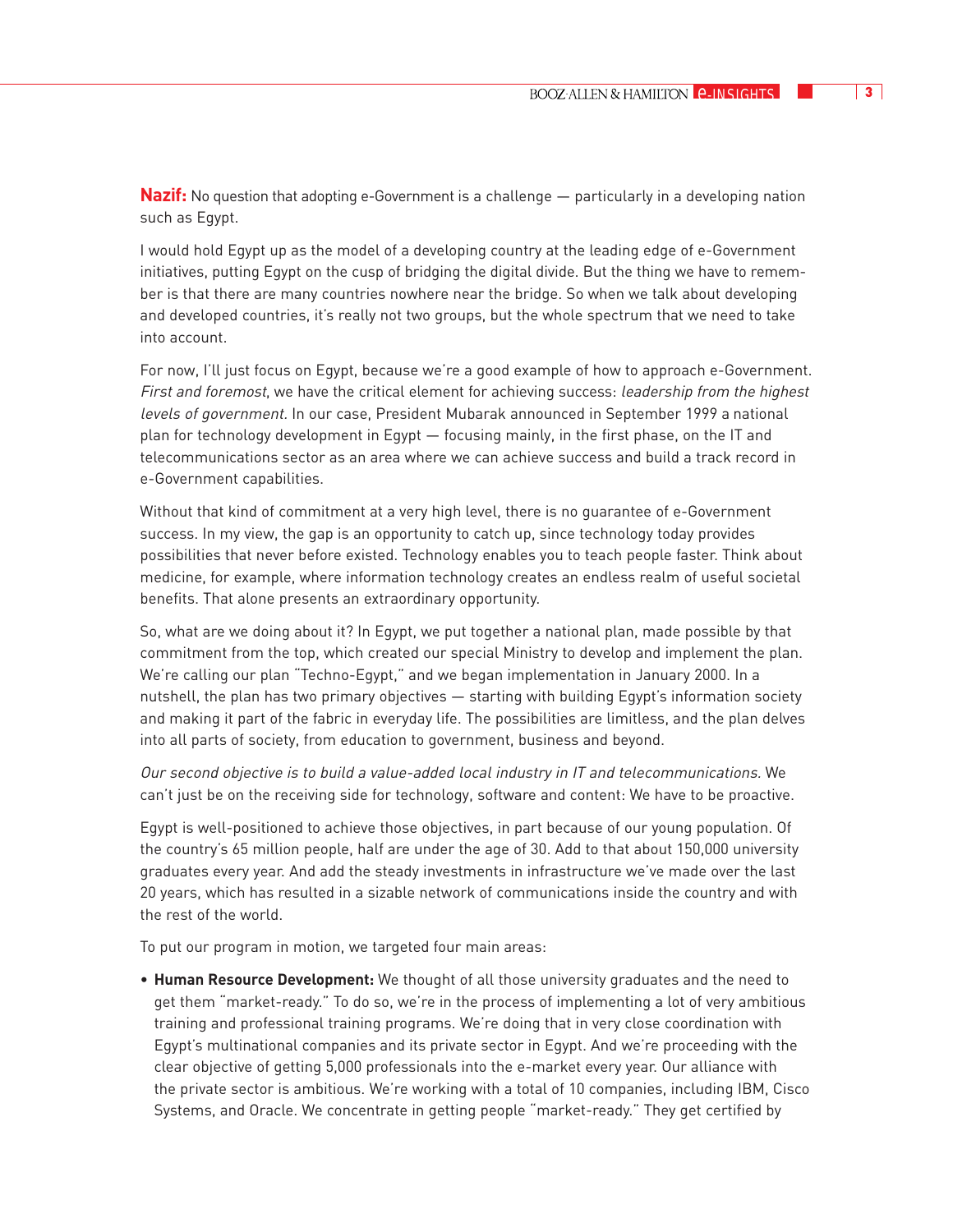the participating companies and focus primarily on development skills. One of the particular challenges of the program is how to build interest in a nation where people can't afford a computer or even think about having access at home. After all, we're a nation in which a family's average annual income is \$1,500 a year. To make it work, we had to bypass the family home. We created what we're calling "Information Technology Clubs" in which we travel to deprived areas and build centers with access to the World Wide Web. With the government leading the way, we estimate it costs perhaps one Egyptian pound an hour for Internet access, rather than the 10 pounds an hour it would cost for access at a Cairo Internet cafe.

- **Infrastructure Development:** The challenge is simple: We need more bandwidth, which is again a challenge in a developing country, where people are more interested in clean drinking water and sewage systems, and effective schools and hospitals. But what we're discovering now is that type of investment is becoming very attractive to the private sector, meaning government can work to create the environment that would allow the private sector to invest in these areas. That all becomes part of our plan — ensuring that the Egyptian regulatory environment allows big telecoms, software houses and others to invest in the country. It's a considerable challenge that is a governmental priority within the context of the average Egyptian family. It requires that we be innovative.
- **Ensuring the Infostructure:** These are the policies that government requires to implement e-Government initiatives. All federal ministries have to have a framework with common standards. Without them, different branches of government can become isolated islands.
- **Business Development:** How do you get people to invest in e-Government? How do you create such an industry? My answer is a general one: By relying on our own population, multinational companies can create the industry more cost effectively than in the developed world. Even with a shortage of IT professionals in Egypt, we still need to look within and work to develop from inside. For the multinationals, that's a "win-win" situation — they're getting products and services at a lower cost, and opening up their markets.

Part of the challenge of e-Government is achieving balance and shifting its priorities to account for developing countries. To date, the world has focused on 20 percent of its population, leaving the other 80 percent in the dark. By not shifting priorities, developing countries run the risk of saturation. Building e-capabilities requires that we all work to develop the markets of developing countries by encouraging multinationals to invest in our countries. The encouraging news is that our efforts are starting to pay off: Hundreds of software engineers and new entrepreneurs are discovering Egypt, and, in the process, creating a very strong local industry. So the wave is coming, and with our guidance and help, it seems to working toward that balance.

**Mulgan:** The Italian novelist, Italo Calvino, may have put it best in describing how we need to change our thinking about how government works in the new millennium. To his mind, governments need to be built on the principals of quickness, lightness, exactitude, multiplicity, and transparency — the opposite qualities to those we traditionally associate with governments, which have tended to be slow, heavy, vague about their goals, and secretive.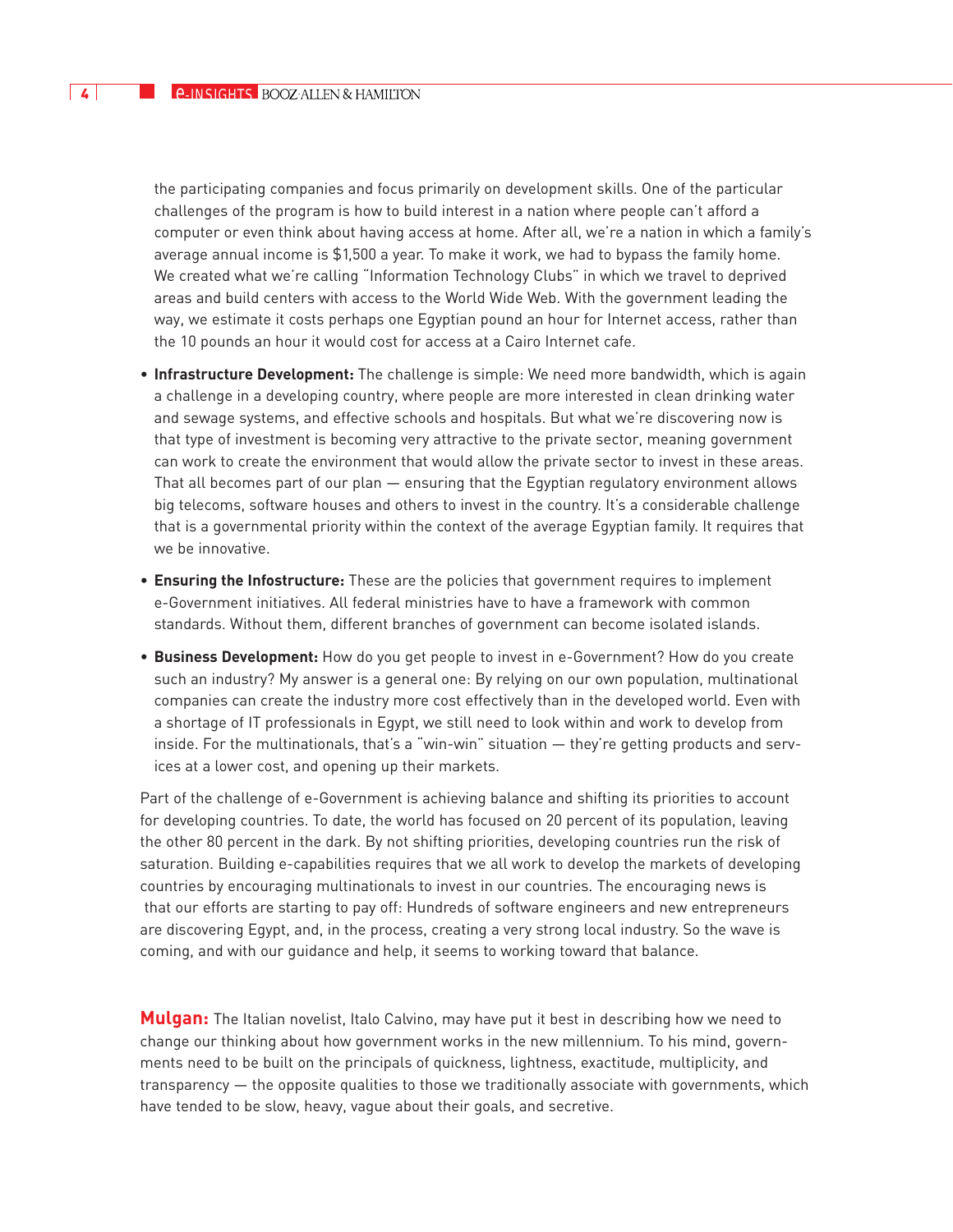So to my mind, e-Government plays into the new model — and speaks to a much bigger process of transforming governments, qualities, structures and the way it works.

The best way to explain how we're trying to think about e-Government in the UK is through describing six tasks and four issues. Let me briefly summarize each one.

First, the tasks:

- **Achieving Access:** In the U.K., nearly 50 percent of the population have home Internet-access a figure that we want to increase to 100 percent access within three to five years. We hope to do so through a combination of means — regulatory pressure to bring down prices for Internet access, subsidized access for PCs to low-income families, access through libraries, neighborhood centers, and Internet cafes. We're moving quickly in this area, but our biggest advance would be achieved if we were to become the first country to move entirely to digital television if the many complexities involved in switching off analog systems could be achieved, the U.K. might be in a position to quickly achieve 100 percent Internet access.
- **Providing Services:** Our goal is to provide all government services online by 2005. A year ago, that target was 2008, and its possible the target will be brought forward again. Certainly progress is already being made with one-third of government services online already through a single portal, linked through what we call life transitions — having a baby, finding a job and retiring. A key technical and organizational challenge we're wrestling with at the moment is how best to combine online, telephone-based services, and face-to-face services. In our health service, for instance, we have created a detailed, online diagnostic information source, alongside 24-hour phone services providing advice and face-to-face help from doctors and nurses. In the employment field, we have online databases for jobs, but also more investment in face-to-face help and advice for people with motivational problems. The same goes for schools and small business support. Online is often not a replacement of other services, but it helps you to reconfigure the mix.
- **Tackling Transactions:** As in other countries, the digital world is creating big potential improvements for transactions such as paying taxes and benefits, and in the management of procurement and licenses. To my mind, this is the area already delivering the biggest costsavings and transformations. But I suspect, as in business, the real productivity breakthroughs for government as a whole will take much longer than most people expect, and will only come once the organizational and HR issues have been tackled.
- **Creating New Machinery:** After a long period of decentralizing control over purchasing to agencies and departments, we are now moving back to some more centralized control under what we call the e-envoy's office, which has a budget of £1 billion to support e-government. The e-envoy has a double key to approve departmental plans and to ensure they fit together, along with responsibility for ensuring common standards and quality particularly of the government's 1,000 or so Web sites. Its other goal is to ensure that we use e-Government to achieve horizontal linkages across government, rather than simply reinforce the existing vertical silos.
- **Creating Hybrids:** The e-world enables us to work in a more flexible and pragmatic way with private and volunteer sectors. As a result, some of the tasks traditionally performed by govern-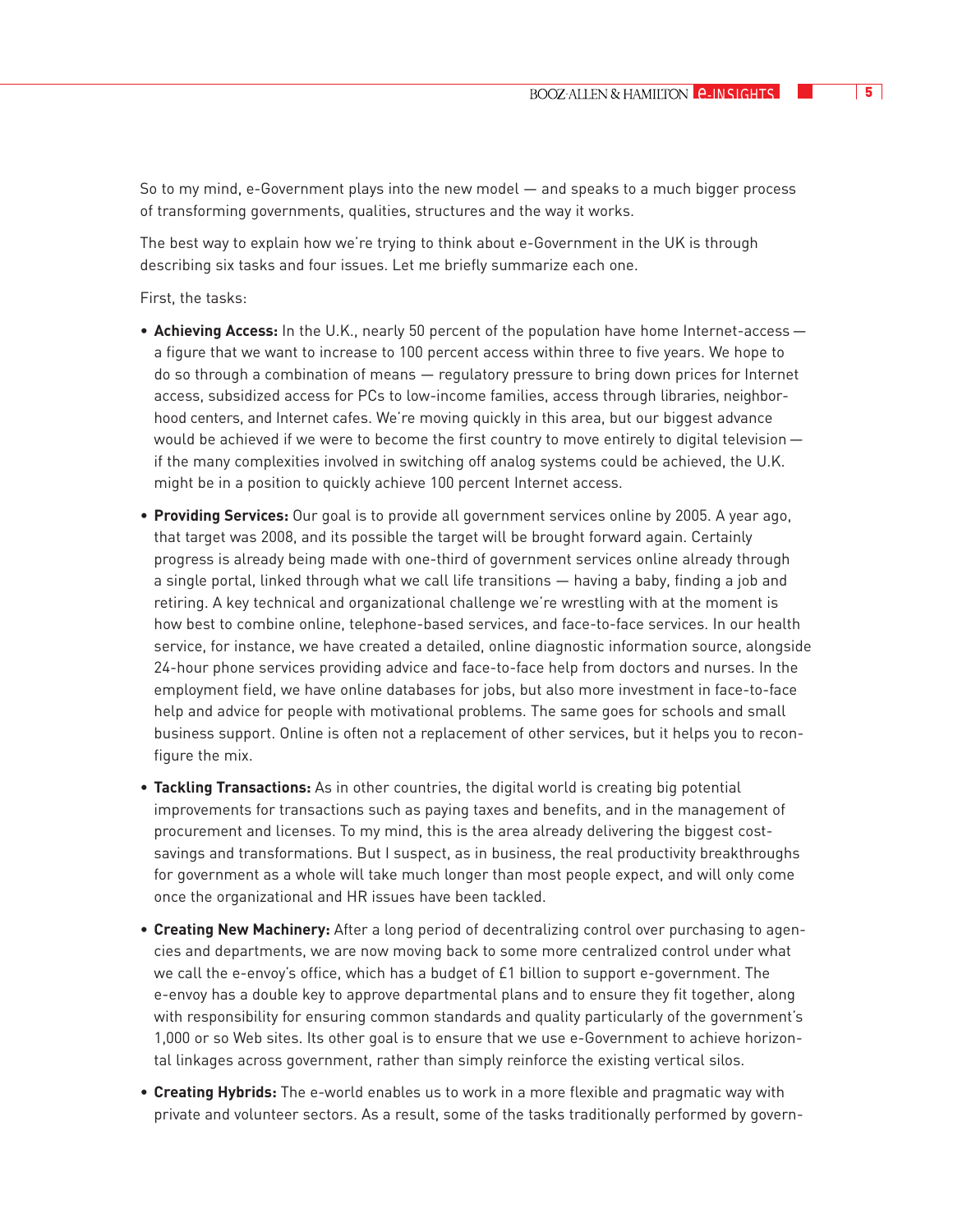ment are being given entirely to the private sector, thereby improving service in the process. An example: Three companies have been contracted to run a system that notifies all government departments when a person changes their address. Along similar lines, we've supported what we call a time bank in which we have worked with the BBC and voluntary organizations to develop a database of volunteer opportunities in the U.K. In each case, government provided the funding — but our partners have performed the work and done so better than we ever could.

• **Creating Learning:** E-Government makes it possible to transform government's ability to learn and to continuously improve. One part of this is more transparency of performance information so the public can see how well their local schools, hospitals, and police are doing. Another is more horizontal linkage between the different units across the public sector so they can learn together, share best practices and, on their own, develop emerging conclusions without having to go through policy makers like me back in London.

Overriding all those tasks are our key issues. They are as follows:

- **Leadership:** As Dr. Nazif discussed, clear leadership from the top which, in our case, is Prime Minister Tony Blair — is essential to creating change. Without it, nothing is achieved. But, it is essential as well that there be leadership within each department and agency, which doesn't always happen.
- **Building Skills:** At the moment, we're lacking people with sufficient skills to carry out our e-Government goals, in part because the private sector is booming and the pay and rewards of working there are much greater than working in government. More generally human resources and IT issues are intimately interwoven and can't be separated anymore.
- **Privacy in Data-sharing:** e-Government has created the potential for a step-change in data sharing between public agencies to make government more efficient and deliver better services. But those goals are only achievable if we put in place clearer guarantees of citizens' rights over their own data. The right to know what is happening to their information and to be able to check it is important. My unit is completing a major study to create a new approach to this issue.
- **Vested Interests:** Pushing e-Government initiatives forward creates profound implications for a nation's power structures — how we organize money, how we organize roles, and how much investment is sunk in the old regime. Inevitably, it is always quite a battle to establish new structures. It's easy to get the superficial application of technology but much harder to really redesign your systems.

That last issue can be a particularly tough challenge for today's leaders, most of whom come from a generation or two before the start of the Information Age. Driving progress forward requires a mix of very clear, powerful leadership qualities and a vision. It needs to be driven through the system in such a way that it overcomes vested interests. At the same time, it requires a great deal of humility, because those leaders usually do not understand the processes they are trying to achieve. Making it happen then can be hard.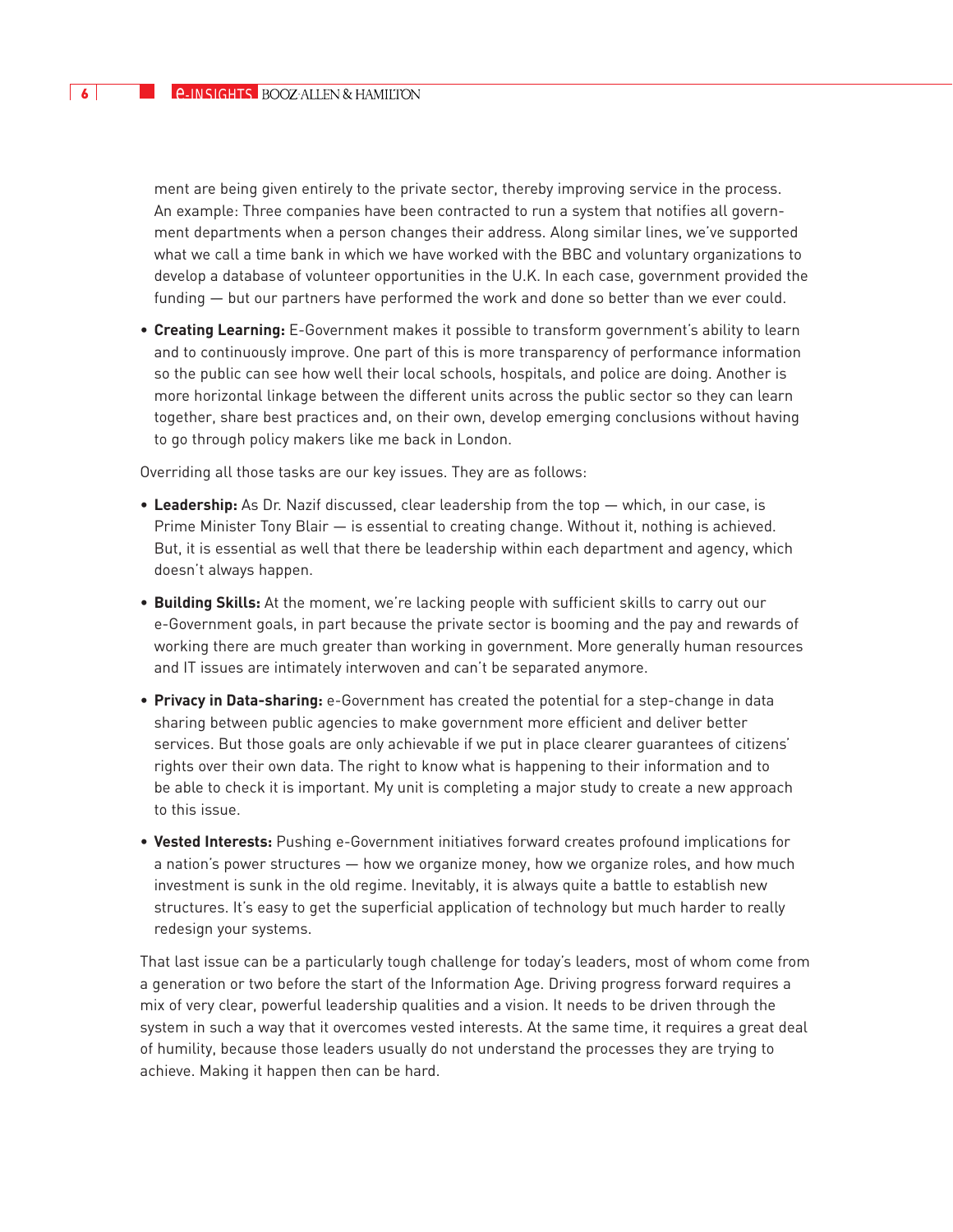## Questions & Answers:

#### **Q: What benchmarks and measurements do you use to push e-Government forward?**

- **A: Nazif:** One way in the G2C area is to set targets for services provided by the government. Say you're due for a driver's license in a week and get it in two days; that is easily measured. The other benchmark is measuring in actual monetary figures, as we're doing in the area of e-procurement, or procurement by the government. In Egypt, we estimate that using IT can save £200 million a year in the area of government purchasing.
- **A: Mulgan:** We've done a lot of work thinking about how to measure performance and targets to drive change. Some aspects are straightforward, like setting targets on services going online, computers in schools, and training teachers. But on a broader scale, one of the things we're trying to do is to change the philosophy of target-setting and performance indicators — to move it much more toward genuine outcome goals.

In the late 1980s and early '90s, there was an obsession with activity performance or intermediate indicators. That has evolved to the point where we now have 200 overall targets which we, in the center of government, use for our departments. We try to ensure that those targets have traction by linking them with local indicators so users can find out how their hospital or police force compares with others across the U.K.

Taking that a step further, we try to continually refine those indicators, keeping in mind that from the public point of view, the most important indicator is the quality and the subjective experience of the service. Governments have often gone wrong by thinking that technical measurements actually get to the heart of a service. They don't give sufficient weight to people's experience. So it's important to build in more subjective indicators as well.

At the same time, we're trying to do more formal benchmarking with other countries on both cost and a quality base. We've been urging the European Union to do much more serious benchmarking than it has in the past, but it's a complex issue. Although some areas like the speed of license-delivery or tax transactions are relatively simple to measure, others have no straightforward measure. How, for instance, do we measure people's sense of safety or health? Governments that put too much weight into believing this can be explained in a quantitative way will find their citizens unhappy.

### **Q: Can you elaborate on how you plan to measure the cost-cutting benefits of e-Government initiatives?**

**A: Wittkemper:** Our savings figures result a lot from re-engineering of different processes in the government area. Take the restructuring of U.S. Internal Revenue Service as an example: Here is a huge government organization where processes are being streamlined, in part, via information technology that allows it to be more productive in ways that bring in taxes more efficiently. A pre-condition is a restructuring of the organization along customer groups. It results in savings of hundreds of millions of dollars.

Measuring the savings in the e-procurement area is more obvious. The rule of thumb is that you can achieve in the first year approximately 5 percent of the savings of the total buying volume. In the second year, it goes up to 10 percent. There are certain areas where you can achieve even higher savings, e.g. when it comes to managing documents and support staff.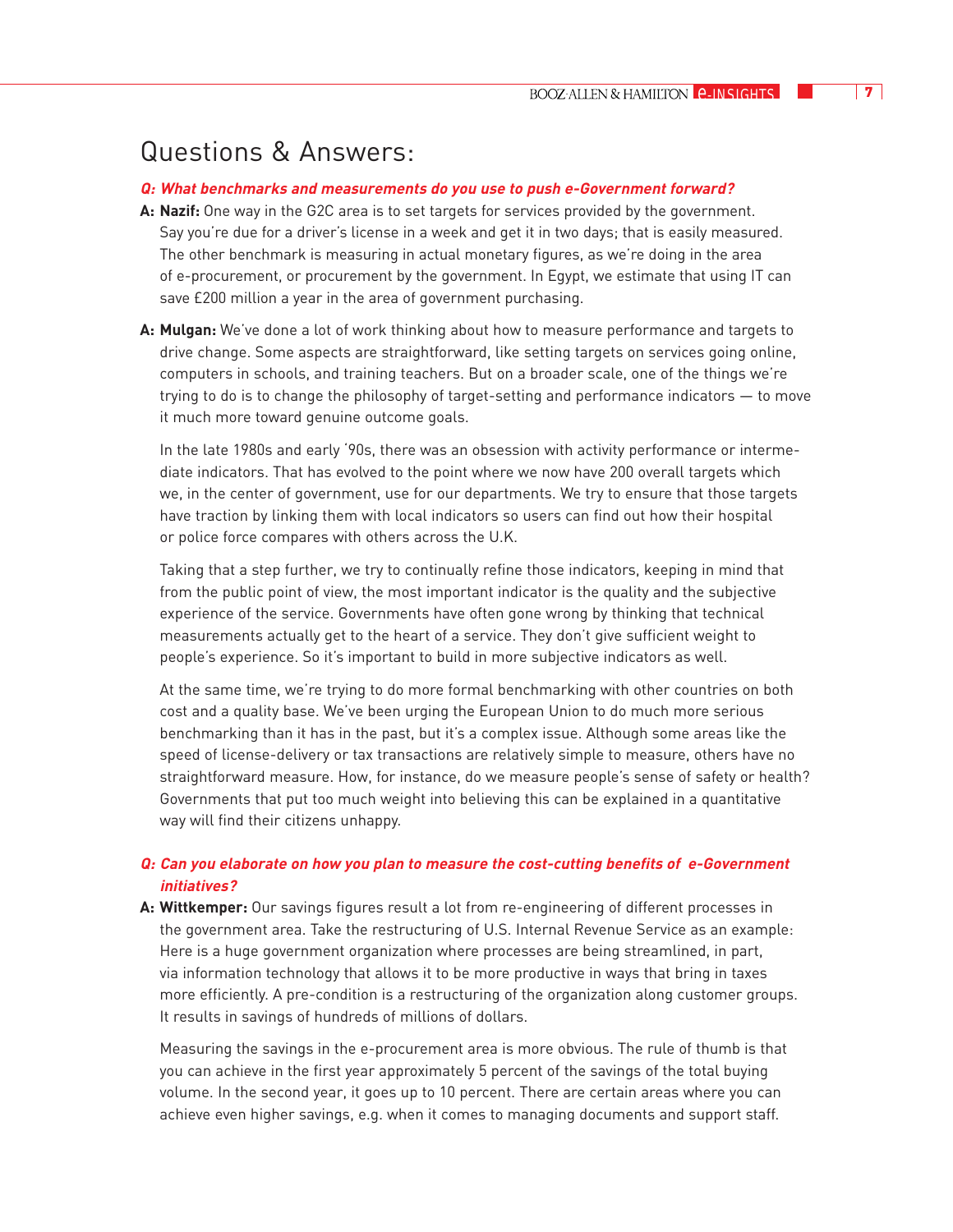Besides direct cost cutting other savings come by enhancing services, which you can again measure through gains in productivity. Add everything up  $-$  cost-savings on one side and new services on the other side — you will get benefits of several billion for a nation's economy.

**A: Mulgan:** In the U.K., we have determined that paying benefits online — that is making the payment directly to a person's bank account as opposed to the current system of paying through the local post offices — drives down the cost of the transaction 50-fold.

I use that example to show the massive savings involved, but also to point out the complexity of the issue. Despite the possible savings, we need to acknowledge that the public is very attached to their post offices, and may not want government to drive through change too quickly.

A second example is health. If people can diagnose their own health problems online through better information — in our case, through National Health Service Direct — the number of people going to doctors and hospitals should, in principle, be reduced, thus increasing the time doctors can spend with patients. That happens to some extent, but we find that people's expectations of the overall quality of service rises as well. The online world actually increases a consumer's demands, making me a bit skeptical of some of the more extravagant claims for e-Government cost savings in mainstream public services. We need to guard against over-optimism surrounding cost savings, because it will lead to disappointment.

**A: Wittkemper:** We need to keep in mind that the process of implementing e-Government initiatives is a long process. It wasn't so long ago that government started with information-only Web sites. The next step then is to introduce a two-way, Web-based communication. It's the third step that I feel will be the most challenging: making a real transaction when people ask for a service and get it.

Then comes the fourth step: connecting the processes and integrating all the government services behind those processes. At this point, there are only a few examples of this true e-Government in action: Singapore has perhaps the world's most advanced system.

- **Q: Getting a license online is one benefit of e-Government. But how do you gauge something greater — the way e-Government stands to change a citizen's ability to contribute ideas and change the electoral process? And can you measure how it stands to really move the nature of government in a different direction?**
- **A: Wittkemper:** In a discussion on re-inventing government yesterday some people highlighted that in the information society the structures we have created for industry will no longer be ideal. They suggested that we need to find a new ways to communicate and to vote. What's the best way? Maybe we should ask the politicians.
- **A: Nazif:** There's no question that the information society can improve how governments communicate with citizens.

But it's a two-way street and should be seen this way. At the ministry, we have a Web site where we receive suggestions. To me, as a decision-maker, it has opened up a new window and expanded my channels of input tremendously. It's one thing to sit in my office and listen to my advisors; with the Web, I can multiply those channels by thousands, which is a real value-add to how I perform my job.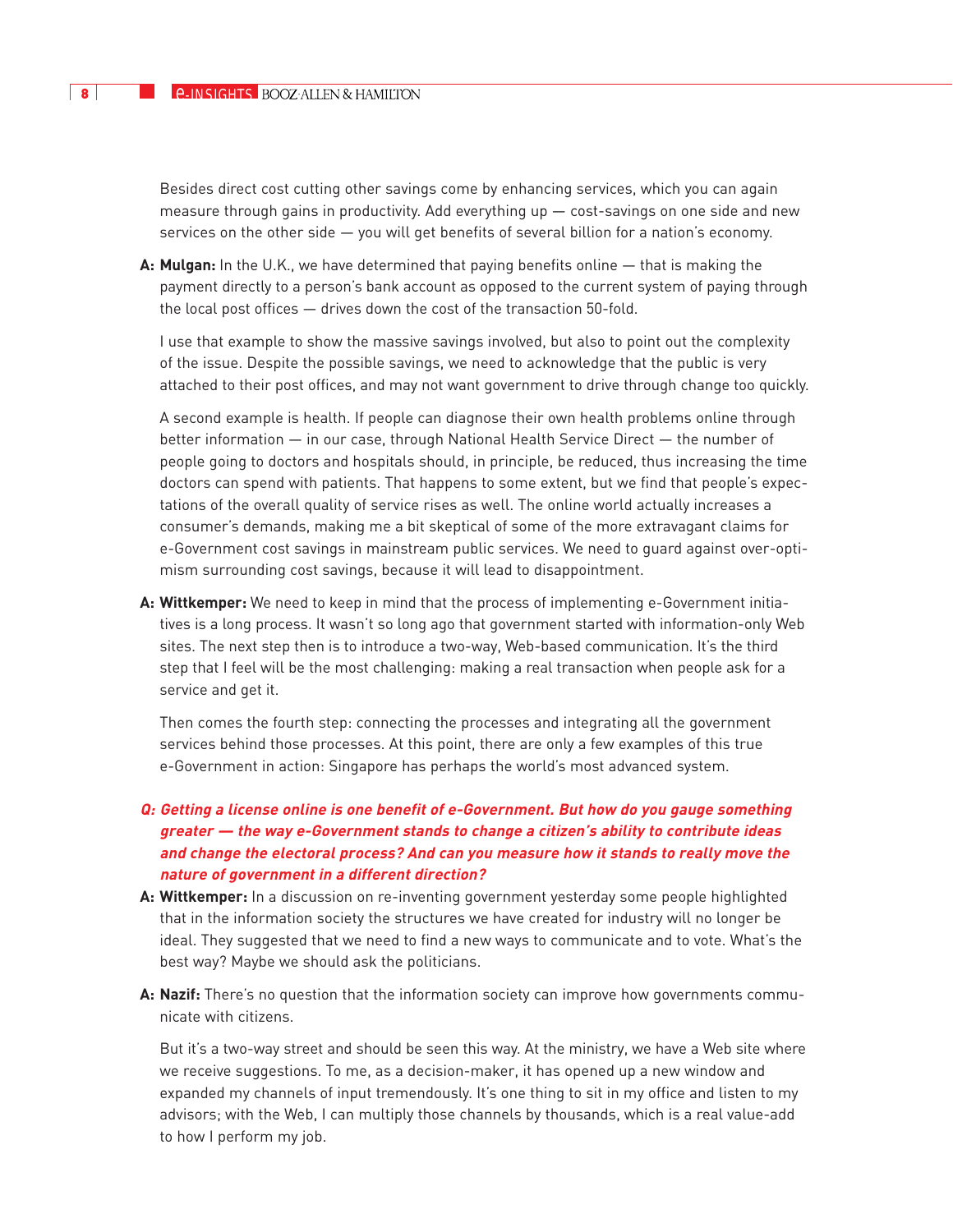I'm not sure we can yet answer how the Internet would affect voting. In the last election in Egypt, there were complaints about the electoral lists. And anyone who followed the recent U.S. presidential election knows that those problems extend even to the most high-tech countries.

**A: Mulgan:** Looking ahead, I think the most interesting trend will not be push-button democracy, Ross Perot-type "town hall meetings," and so on. Rather, there will be a general shift of government, operating in a much more "inside-out" way.

It would be a continuation of what has already started. And it's both separate from technology and aided by it — putting laws and regulations and policies in the public domain at a much earlier stage so people can comment and get involved in the process.

Already, we've moved to a position of greater transparency on performance information, which empowers people to demand parity in relation to the services they get across the country.

E-Government has established a much more open process of dialogue — and I look for that to continue to evolve. The key is taking the current Internet usage rate of 50 percent and expanding it to presently excluded groups.

I expect that trend to continue even in the next year or two, when we plan to empower local neighborhoods to have much more control over their main services. It's a matter of using information technology to ensure they draw the best expertise, the best knowledge, and the best practices, and, in a sense, re-energizing local control — by using the Internet. I see that as a more practical solution than voting online.

**A: Wittkemper:** Ladies and gentlemen, e-Government is an issue that will accompany us for some time in the near future. For today thank you very much for your discussion. I hope you can take some of the mentioned ideas and implement them at home. ■